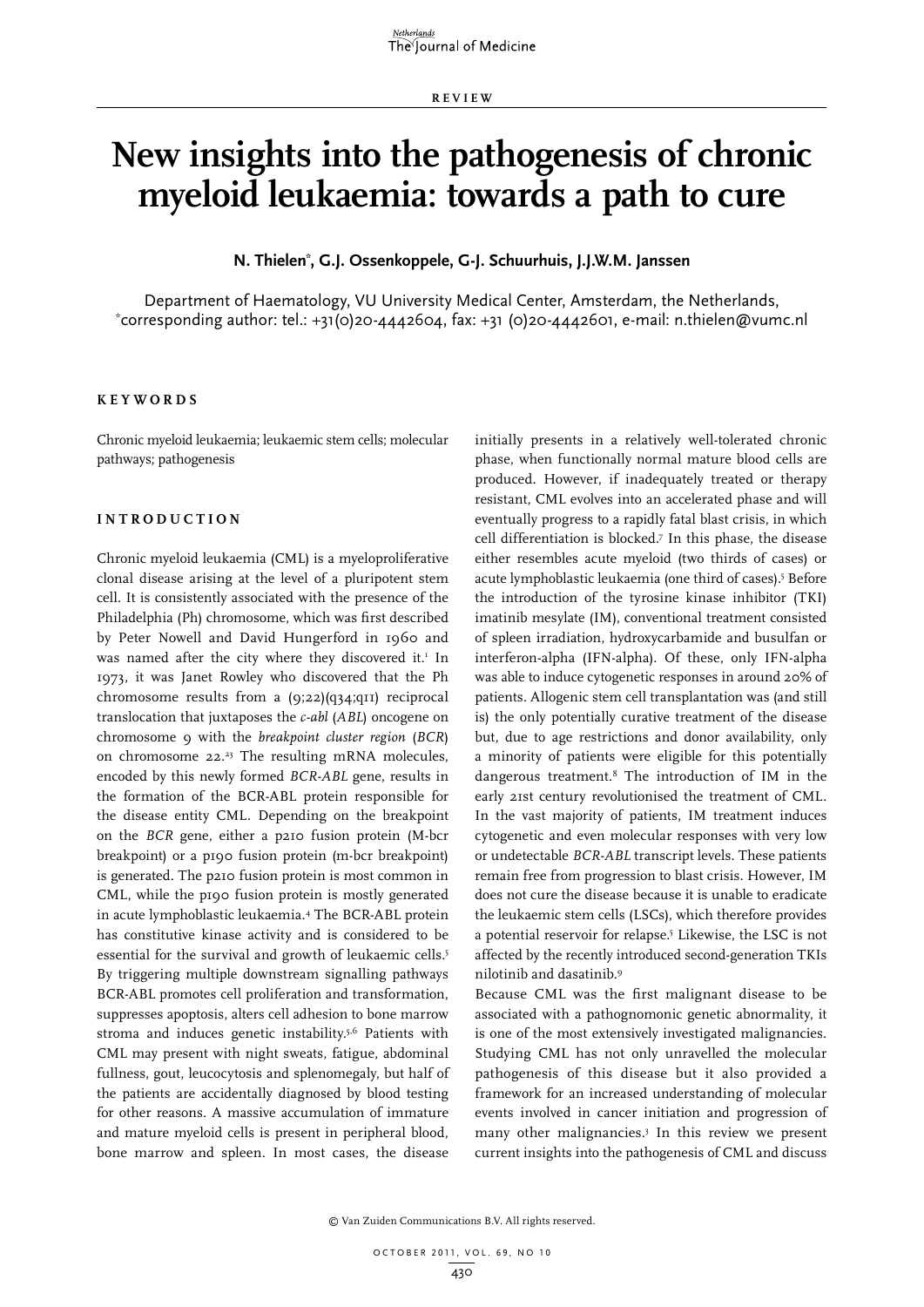novel molecular targets for therapy, with the emphasis on elimination of CML stem cells.

# **PATHOGENESIS OF CHRONIC PHASE C M L**

The first evidence that the Ph chromosome alone was sufficient to initiate chronic phase CML came from an experiment in which murine bone marrow was transplanted in lethally irradiated mice after infection with a retrovirus encoding *BCR-ABL*. The transplanted mice showed several haematological malignancies including a CML-like myeloproliferative disease.<sup>10</sup> This was underscored in studies introducing forced BCR-ABL expression by viral gene transduction in human haematopoietic cells after transplantation in mice.<sup>11</sup>

Although CML is considered to be a stem cell disease and the *BCR-ABL* translocation is presumed to be present in the leukaemic stem cell, CML cells differentiate down the myeloid lineages with almost all myeloid cells bearing the Philadelphia chromosome, while the lymphoid compartment is only partly affected. Only 50% of mature B cells are Ph+ while virtually no T or NK cells carry the Philadelphia chromosome.12 As an explanation, it was postulated that BCR-ABL induces a loss of differentiation beyond the T-lymphoid progenitor stage, while the Phnegative progenitors produce the remaining lymphocytes.13 The remarkable finding that very low *BCR-ABL* transcript levels are detected by ultrasensitive PCR techniques in the leucocytes of 30 to 75% of healthy adults and in several cell lines suggests that the generation of *BCR-ABL* translocations is a relatively frequent event, but also that additional genetic or epigenetic changes are required to generate clinical chronic phase CML. Other explanations for this phenomenon may either be that the chromosome translocation in healthy individuals occurs in more committed progenitor cells without long-term self-renewal capacity which are unable to form a clone with leukaemic potential, or that the immune system in CML patients is unable to recognise and eliminate the BCR-ABL expressing cells while it is adequate in normal persons.<sup>14</sup> Why the *BCR* and *ABL* genes translocate is unknown but the relative closeness of non-homologous *ABL* and *BCR* genes in interphase nuclei of bone marrow cells could be an explanation.<sup>15</sup>

### **C M L s t e m c e l l s**

Haematopoietic stem cells (HSCs) are defined by their two properties: they are capable to reproduce themselves, a property known as self-renewal, and they have the capability to give rise to all mature haematopoietic cell lineages throughout an individual's lifetime. This means that one of the daughter cells retains its HSC identity, while the other daughter cell becomes a multipotent progenitor. Hereby, life-long haematopoiesis is provided.<sup>16</sup> More than half a century ago, in 1951, it was William Dameshek who first suggested that CML cells derive from an HSC<sup>17</sup> and this concept is still considered to be correct. The *BCR-ABL* translocation alone is sufficient to initiate chronic phase CML as is evidenced by several mouse model experiments that either used transplantation with donor mice derived *BCR-ABL* transfected bone marrow cells, or *BCR-ABL* transgenic animals. The BCR-ABL tyrosine kinase activity results in aberrant stem cell differentiation and survival with a subsequent expansion of the progenitor pool and their downstream progeny.<sup>10,18,19</sup>

Although their progeny may be normally sensitive to both chemotherapy and TKIs, LSCs are quiescent, non-cycling cells that are inherently unsusceptible to chemotherapy and TKIs. Several mechanisms are responsible for this IM resistance. Firstly, a higher *BCR-ABL* mRNA and protein expression (up to 100 fold and 3-10 fold, respectively) was found in the most primitive compartment compared with more committed progenitor cells.<sup>20</sup> This may lead to insufficient inhibition of its kinase activity by IM and thereby to reduced cell killing. In more advanced CML, there is an increase in the average expression of BCR-ABL, while the large difference between the most primitive stem cells and the more committed progenitor cells remains. This high BCR-ABL expression parallels the autocrine production of IL-3, G/GM-CSF which only occurs in the most primitive stem cells.<sup>20</sup> Possibly, this autocrine loop offers additional protection of stem cells against IM. Secondly, IM influx into the most primitive stem cells is hampered by their very low expression of their influx pump Oct-1; levels of *Oct-1* transcripts in more mature progenitor cells were more than 100-fold higher.20,21 Thirdly, the mRNA levels of the *ABCB1* (P-glycoprotein) and *ABCG2* (BCRP) efflux pumps for which IM is a substrate were twofold higher in the most primitive cells compared with progenitors.<sup>20</sup> Fourthly, it has been demonstrated that the LSC compartment may already harbour several resistant *BCR-ABL* mutated stem cells before initiation of TKI therapy, which may thus confer a growth advantage after TKI treatment is started.<sup>22</sup> Lastly, in sharp contrast with the above-mentioned mechanisms, it was recently demonstrated by Corbin *et al*. that IM did abrogate tyrosine kinase activity in CML stem cells. However, CML stem cells could survive and proliferate even if BCR-ABL was inhibited, as long as cytokines were present. This implicates that LSCs may not be BCR-ABL independent and thus that non-TKI-based strategies for CML stem cell killing will be required.<sup>23</sup>

Due to their persistence during and after therapy, LSCs form a potential reservoir for relapse, disease progression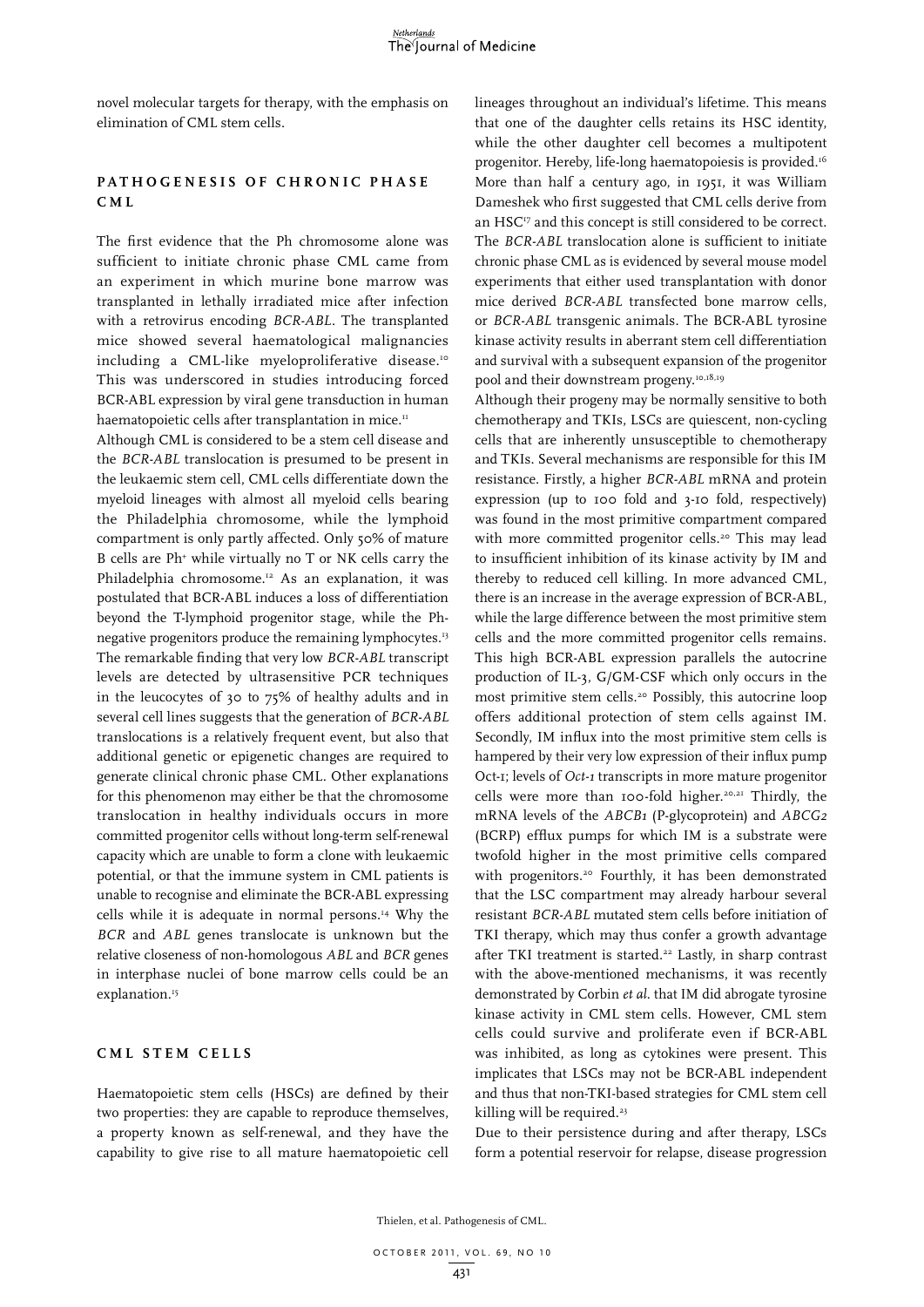and resistance.3,24 This is supported by the work of Mahon *et al*. showing that 60% of IM-treated patients, who had had undetectable *BCR-ABL* transcripts for more than two years and who discontinued IM, rapidly relapsed, mostly within six months. Remarkably, almost 40% of patients did not relapse within one year, as will be discussed further below.<sup>25</sup>

Stem cells can be distinguished from more committed progenitor cells by using long-term culture assays in which stem cells are considered those that are still able to form colonies after at least five weeks of culture; these are called long-term culture initiating cells (LTCICs).<sup>26</sup> As treatment of CML restores normal haematopoiesis in the vast majority of patients, residual normal stem cells must be present at the time of diagnosis. Frequencies of both Ph- and Ph+ LTCICs are lower than in normal bone marrow,<sup>27</sup> but the residual normal stem cells in CML have higher self-renewal capacity than the leukaemic stem cells. This is evidenced by long-term marrow cultures where the Ph- population outgrows their malignant counterparts in many cases.28 Diminished self-renewal capacity of CML stem cells correlates with autocrine IL-3 and G/GM-CSF induced increased cycling. This in turn leads to a vastly enlarged pool of progenitor cells, resulting in a massive accumulation of myeloid cells in chronic phase CML, despite the reduction in leukaemic stem cell numbers.<sup>29-31</sup> Apart from discrimination of either leukaemic or normal stem cells through long-term cultures, LSCs can be distinguished from normal HSCs by their immunophenotypic properties. Both LSCs and HSCs reside in the CD34<sup>+</sup>CD38<sup>-</sup>Lin<sup>-</sup> population as is evidenced by *in vivo* transplantation experiments with irradiated, severely immunocompromised mice.<sup>32</sup> Recently, we demonstrated that LSCs have higher CD34 and CD45 expression than normal HSCs and have different forward/ sideward light scatter properties. Moreover, we showed that LSCs may have aberrant expression of CD7, CD11b and CD56, while these markers are never expressed by normal HSCs. Furthermore, LSCs express higher levels of Thy-1 (CD90) compared to residual normal HSCs.33

**Figure 1.** *Schematic representation of signalling pathways involved in BCR-ABL mediated leukaemogenesis. Inhibitory pathways are shown as*  $\rightarrow$ , *activating pathways as*  $\rightarrow$ . Dashed arrows represent translocation of proteins from cytoplasm *to nucleus and vice versa. To improve readability of the figure, only the main intermediates of the signalling pathways are shown.*

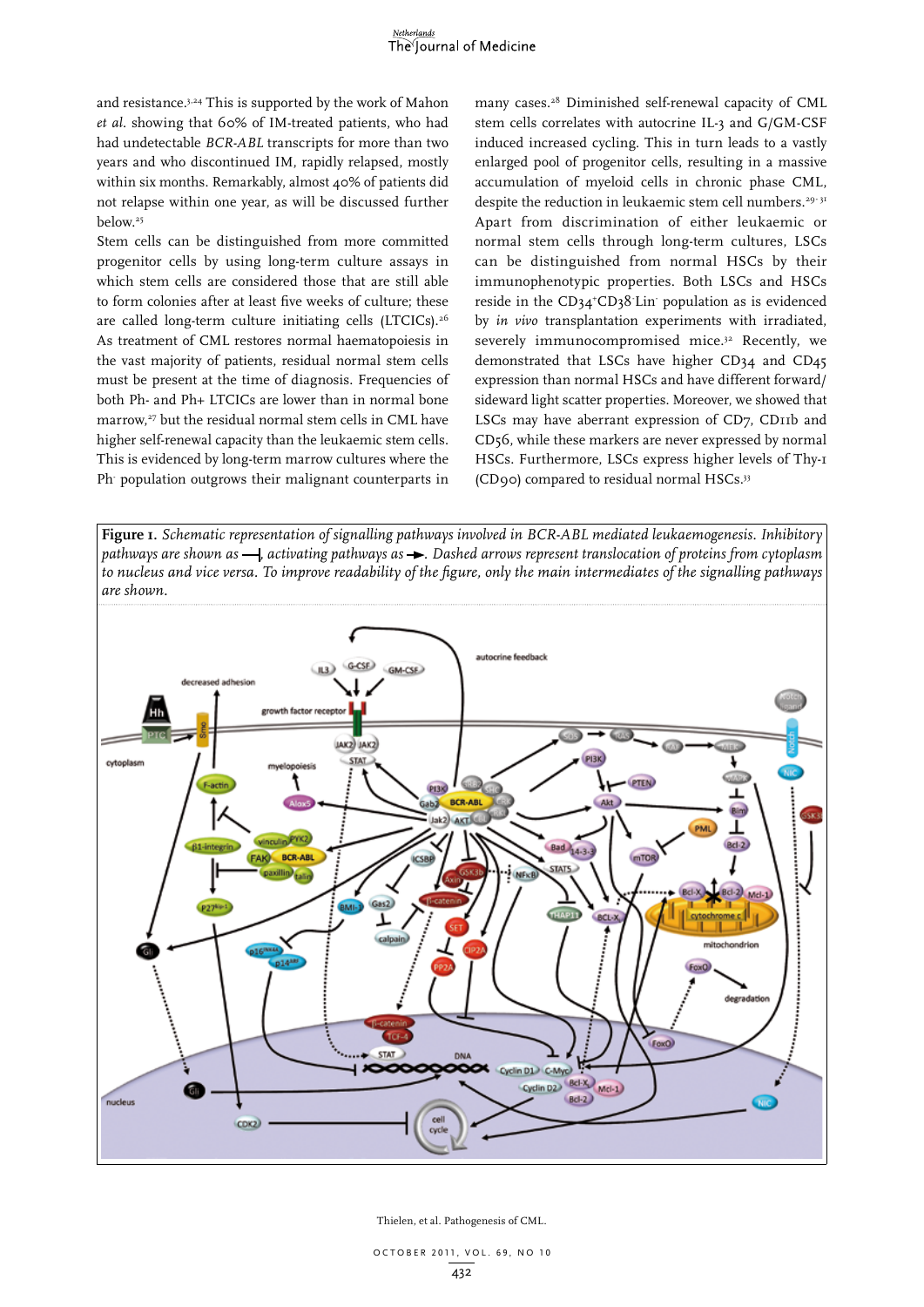# **B C R - ABL o n c o p r o t e i n a n d i t s c r i t i c a l d o w n s t r e a m m o l e cu l a r pa t hwa y s**

BCR-ABL has constitutive tyrosine kinase activity and drives several important downstream signalling pathways, necessitating a cooperative interplay to cause leukaemogenic potential. Eventually, most of them converge at the level of transcription factors, such as STAT proteins, c-Myc and Bcl-2 family, cooperating in leukaemogenesis and conferring a crucial role in the maintenance of LSCs (*figure 1*).4 In the next paragraphs we will highlight the most important pathways or proteins involved in CML and its transformation to blast crisis and describe the newest insights into the molecular pathology of CML.

#### **Jak-STAT pathway**

The Jak-STAT pathway is the principal signalling mechanism for a wide array of cytokines and growth factors, such as IL-3 and G/GM-CSF. Binding to their receptors results in Jak2 activation, leading to recruitment and activation of signal transducers and activators of transcription (STAT) factor families.34,35 Subsequently, STAT proteins migrate into the nucleus where they regulate transcription of genes that are involved in cell proliferation and survival, such as cyclin D1, cyclin D2, Bcl-X, c-Myc and NFkB (*figure 1*).36

In CML, Jak2 and STAT5 are constitutively activated.<sup>37</sup> There are two ways in which BCR-ABL affects the Jak-STAT pathway. Firstly, although IL-3 and G/GM-CSF production is very low in the quiescent leukaemic progenitors, they may spontaneously enter the cell cycle and at that moment start producing autocrine active IL-3 and G/GM-CSF, leading to STAT activation via the normal route.31 Secondly, BCR-ABL is also able to directly activate STAT5, thereby bypassing Jak2.37 In turn, Jak2 is also able to activate BCR-ABL.38 In this context, it is important that *in vitro* Jak2 knockdown or Jak2 inhibition drastically reduced the BCR-ABL level and BCR-ABL activation, causing reduction of oncogenic signalling. In addition, inhibition of Jak2 can also overcome IM resistance in resistant cell lines, including T315I mutants (a highly resistant mutant) and blast crisis cells, paving the way for a role of Jak2 inhibitors in clinical CML.37,38

#### **Wnt/ß-catenin**

The  $Wnt/\beta$ -catenin signalling pathway is important for HSC self-renewal. Activation of this pathway is a hallmark for CML. Under normal conditions,  $\beta$ -catenin binds to the complex containing axin and the enzyme glycogen synthase kinase-3 $\beta$  (GSK3 $\beta$ ). After serine/threonine phosphorylation it is degraded by the proteasome.39 Direct BCR-ABL mediated activation of  $\beta$ -catenin by

phosphorylation of tyrosine residues Y86 and Y654 (Y phosphorylation) renders the free protein more stable and prevents its proteasomal degradation.<sup>24,39</sup> Activated  $\beta$ -catenin then translocates to the nucleus where it interacts with lymphoid enhancer factor/T-cell factor (LEF/TCF) transcription factor, subsequently regulating the transcription of genes such as *c-Myc* and *cyclin D1* (*figure 1*).39 In CML, especially in the accelerated phase and blast crisis, the granulocyte-macrophage progenitor pool has elevated levels of nuclear  $\beta$ -catenin compared with normal progenitors, for which a mutation in the  $\beta$ -catenin inactivating enzyme  $GSK3\beta$  seems to be responsible.<sup>40</sup> Treatment with IM impairs Y phosphorylation and increases  $\beta$ -catenin binding affinity to the axin/GSK3 $\beta$ degradation machinery, resulting in degradation of  $\beta$ -catenin by the proteasome and thereby in normalisation of b-catenin levels.18,39 *In vitro* cell transduction with axin, a strong  $\beta$ -catenin antagonist, reduced the replating capacity of leukaemic cells.<sup>18</sup> Altogether,  $\beta$ -catenin activation may play an important role in CML progression and IM resistance. Targeting  $\beta$ -catenin in synergy with IM might be of therapeutic value for CML patients, including IM-resistant patients.39

#### **ICSBP/Gas2**

Another connection of CML with the Wnt- $\beta$ -catenin pathway is via interferon consensus sequence binding protein (ICSBP), an interferon regulatory transcription factor. In CML, decreased expression of ICSBP is associated with poor prognosis, drug resistance and progression to blast crisis.41 Recently, the *growth arrest specific 2 (Gas2)* gene was identified as an ICSBP target. Gas2 expression, induced by ICSBP downregulation, inhibited calpain protease activity (a cysteine protease which modulates p53 levels), subsequently increasing stabilisation and activation of  $\beta$ -catenin (*figure 1*).<sup>42,43</sup> This pathway may cooperate with the  $\beta$ -catenin inducing pathways described in the previous paragraph and suggests a still undetermined pro-leukaemic role of Gas2.43 Remarkably, we found high Gas2 levels in primary CD34+ cells of bone marrow and peripheral blood in chronic phase CML compared with normal CD34+ cells (unpublished data).

#### **PP2A**

Protein phosphatase 2A (PP2A) is a serine/threonine phosphatase with tumour suppressor activity. It acts by reversing kinase-induced phosphorylation of several key proteins involved in signal transduction pathways regulation, cell cycle progression, DNA replication, gene transcription and protein translation. BCR-ABL indirectly down-regulates PP2A via induction of the SET protein which is a physiological PP2A inhibitor (*figure 1*). IM treatment restores PP2A levels.44 The mutual antagonists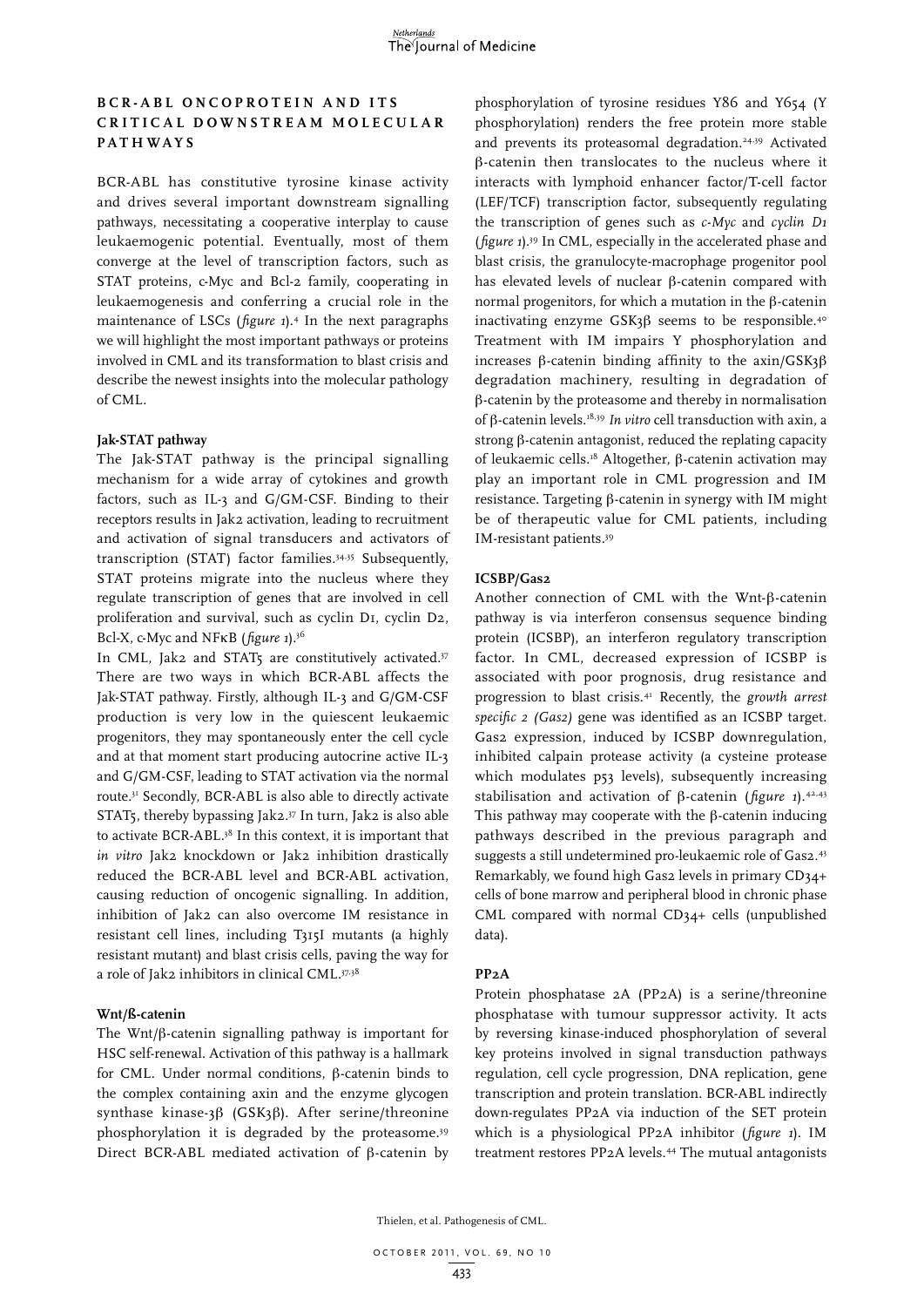BCR-ABL and PP2A share several downstream targets essential for leukaemogenesis, among which are Rb, c-Myc, STAT5, ERK1/2, Akt, MAPK, BAD and Jak2.44 An essential part of PP2A tumour suppressor activity is the dephosphorylation of the serine-62 (S62) residue of the oncogenic transcription factor c-Myc by PP2A, resulting in an unstable c-Myc form. In this respect, it is quite interesting that fingolimod (FTY720), a PP2A activator, induced apoptosis and impaired clonogenicity of IM/ dasatinib sensitive and resistant myeloid and lymphoid cell lines and in CML blast crisis and Ph+ALL progenitors, while normal CD34+ haematopoietic progenitors were not affected.45 Another recently described endogenous inhibitor of PP2A, cancerous inhibitor of PP2A (CIP2A), protects this c-Myc S62 residue from dephosphorylation by PP2A, thereby increasing c-Myc protein stability (*figure 1*).46 This appears relevant for CML, as was recently established by Lucas *et al.* They showed that CIP2A is a prognostic biomarker for CML progression under IM treatment: in patients who progressed to BC, CIP2A protein level at diagnosis was significantly higher than in good responders. Indeed, the probability of disease progression in these patients was 100% at 21 months.47 The above-mentioned studies suggest that CIP2A and PP2A qualify as therapeutic targets in CML.47

### **C-Myc**

The upregulation of the proto-oncogene product c-Myc plays a central role in perturbing CML signalling. Although c-Myc activity sensitises cells towards apoptosis induction, it stimulates proliferation by induction of several cell cycle activation enzymes. Due to disabled apoptotic pathways, mainly caused by concomitant upregulation of several antiapoptotic proteins, as described below, the net effect in CML is pro-oncogenic.48,49 Next to the role of PP2A,  $\beta$ -catenin and the Jak/STAT pathway on c-Myc stability in CML, several other pathways affect c-Myc expression. Firstly, BCR-ABL binds to adaptor proteins, such as GRB2, SHC, CRKL and CBL, after which this complex recruits the nucleotide exchange factor SOS. SOS in turn activates RAS which further signals through RAF, MEK and MAPK, eventually leading to increased c-Myc expression.50 Secondly, BCR-ABL forms a multimeric complex with Jak2, Gab2, PI3K and Akt. This so-called BCR-ABL network downregulates the kinase activity of  $GSK3\beta$  eventually resulting in NFKB activation and subsequent enhancement of c-Myc expression (*figure 1*).51 Lastly, BCR-ABL inhibits the expression of thanatosassociated protein 11 (THAP11). THAP11 is a c-Myc transcription factor which mediates downregulation of c-Myc (*figure 1*). It was recently demonstrated that BCR-ABL suppresses THAP11 expression in CML cells, thereby promoting CML cell proliferation via upregulation of c-Myc. Silencing of BCR-ABL by kinase inhibitors or siRNA

induced THAP11 expression and in turn repressed c-Myc expression.48

#### **Pathways leading to apoptosis resistance**

Deregulation of apoptosis allows LSCs to propagate. In CML decreased sensitivity towards apoptosis is a final consequence of BCR-ABL tyrosine kinase activity, and mainly involves the aberrant expression of the Bcl-2 family of apoptosis regulator proteins, such as the antiapoptotic members Bcl-2,  $Bcl-X_L$  and Mcl-1 and the pro-apoptotic members Bad and Bim (*figure 1*).<sup>24,52</sup> The antiapoptotic family members block translocation of cytochrome-c from mitochondria to the cytosol, thereby preventing execution of apoptosis via caspase activation.<sup>24,53</sup> An important regulator of Bcl-2 superfamily-induced apoptosis in CML is the antiapoptotic PI3K/Akt pathway (see next sections). BCR-ABL induced PI3K/Akt activation results in Bad phosphorylation. Bad then dissociates from Bcl-2 and binds to the 14-3-3 adaptor protein, leaving less free Bad available for heterodimer formation with the antiapoptotic protein Bcl-X<sub>L</sub> (*figure 1*). Consequently, more antiapoptotic Bcl-2 and Bcl- $X_L$  remains in the cytoplasm, preventing cytochrome-c efflux from the mitochondria and subsequent apoptosis induction.54 Next, activation of STAT5 by BCR-ABL induces Bcl- $X_L$  expression, in turn contributing to apoptosis resistance of BCR-ABL expressing cells.52,55 Furthermore, the Bcl-2 inhibitor and antagonist Bim, an important downstream target supporting cell survival, is downregulated by BCR-ABL, which in turn upregulates Bcl-2, again preventing execution of apoptosis (*figure 1*).53,56

### **Pathways related to adhesion**

Normal adhesion of HSCs and progenitor cells to the bone marrow microenvironment is regulated by interaction of integrins and other cell surface receptors with protein components of the extracellular matrix (ECM), such as fibronectin. This interaction not only aims to retain the cells in the bone marrow until they are mature, but also allows different intracellular signal pathways to modulate cellular functions, such as proliferation, migration and apoptosis.57 In CML, BCR-ABL induces altered adhesion to the ECM, resulting in release of immature cells into the peripheral blood, which is a characteristic feature.57 This relates to downregulation by BCR-ABL of L-selectin, ICAM-1 and CCR7, proteins that are implicated in cell adhesion and motility.<sup>58</sup> Moreover, BCR-ABL, in a multimeric complex with adaptor proteins, binds several key proteins involved in  $\beta$ -integrin signalling, such as focal adhesion kinase, Pyk-2, vinculin, talin and paxillin, thereby making these proteins unavailable for normal  $\beta$ -integrin mediated signalling transduction.<sup>59</sup> As signalling through  $\beta_1$ -integrin is essential for the reorganisation of F-actin fibres in the cytoskeleton and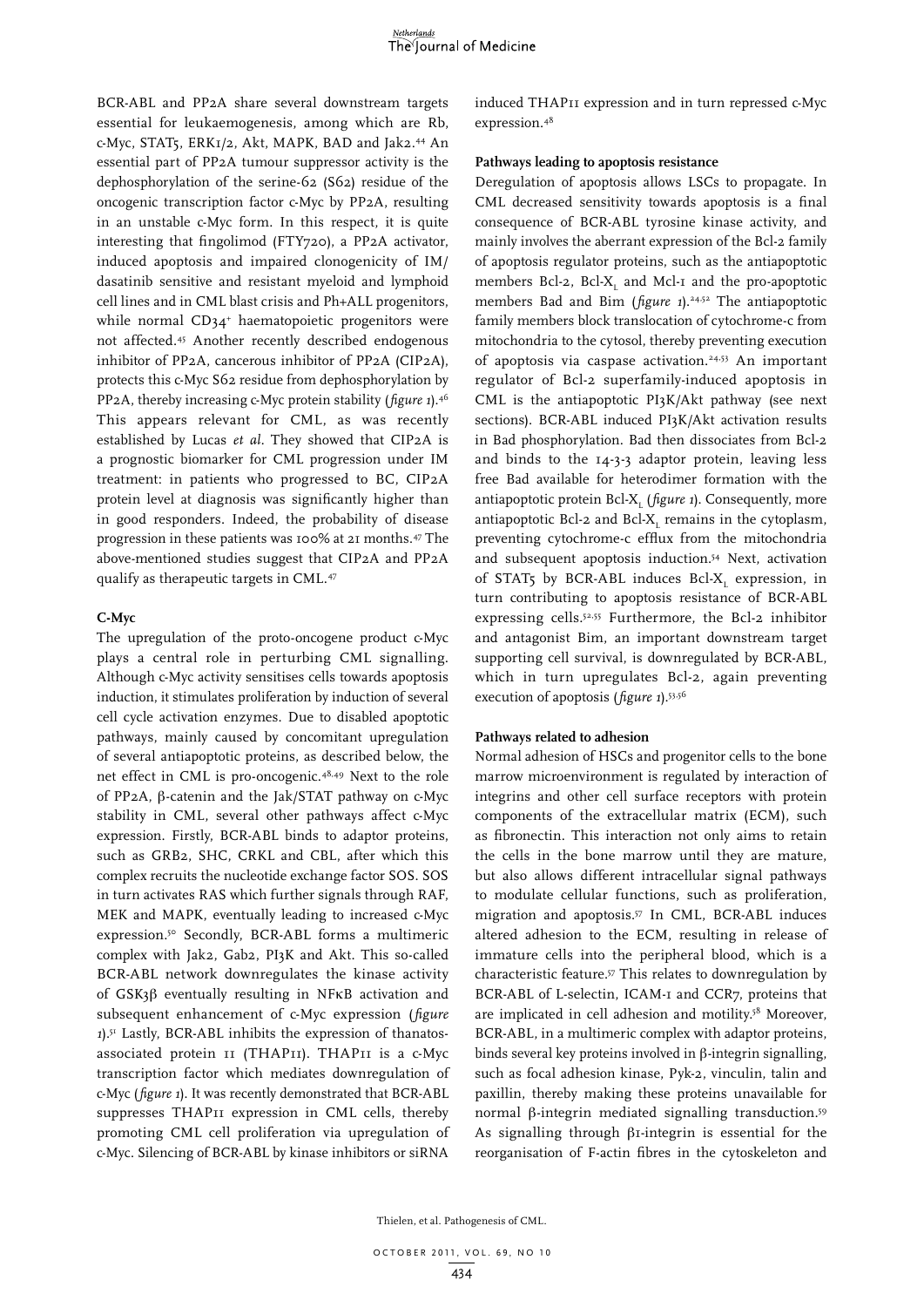their linkage to the ECM, perturbation of this signalling path results in diminished adhesion of CML cells to the bone marrow microenvironment and in increased cellular motility.<sup>60,61</sup>

Perturbation of this process may also be important for another reason: normal  $\beta$ I-integrin signalling upregulates the cyclin dependent kinase inhibitor  $P27^{kip\text{-}1}$ , which in turn inhibits cyclin-dependent kinase-2 (CDK-2), preventing cells from entering the cell cycle. Disrupted  $\beta$ 1-integrin signalling thereby provides an additional mechanism by which BCR-ABL stimulates entry into the cell cycle (*figure* 1).<sup>62</sup>

#### **Pathways involved in stem cell maintenance**

# *Hedgehog, BMI-1 and Notch*

Since the introduction of TKIs and the knowledge that LSCs can persist during treatment, efforts towards determining the molecular pathways that are critical for stem cell maintenance have been intensified. Recent studies showed that the developmental Hedgehog (Hh) pathway, known for its role in embryonic development, tissue regeneration and repair, plays a crucial role in governing the maintenance of leukaemia-initiating cells.63,64 Hh proteins mediate signal transduction in nearby and distant tissues by binding to their specific receptor Patched (PTC). PTC negatively regulates Smo, an Hh intermediate. After binding of Hh proteins to PTC, Smo is released from the inhibition of PTC, and is now able to activate the pathway, resulting in Gli transcription factor mediated transcription of target genes, such as *Ptch1*, *cyclin-D1* and *Bcl-2* (*figure 1*).63,65 Aberrant activation of the Hh pathway has already been described in the pathogenesis of various malignancies, presumably mediated via increased transcription of Bcl-2 and cyclin D<sub>I.</sub><sup>63</sup> Hh signalling is regulated by  $GSK_3\beta$ , which may be important in view of recent data on this enzyme in advanced-phase CML.<sup>66</sup> Noteworthy, the investigators found no significant effect of treatment with IM on the expression levels of the diverse proteins involved in the Hh pathway.<sup>63</sup> A recent study showed that the expression of Hh ligand Sonic hedgehog (Shh), Smo and the transcription factor Gli1 were significantly higher in CML stem cells than in normal controls, with even higher levels in advanced stages of the disease, suggesting a role of the Hh pathway in disease progression. Interestingly, deleting Smo in a CML murine model resulted in depletion of LSCs, but not of normal HSCs.64 Combination therapy of nilotinib and the Smo-inhibitor cyclopamine reduced human and mice LSCs and prolonged time to relapse threefold after ending treatment compared with nilotinib monotherapy. This indicates that Smo inhibition might reduce the LSC pool.<sup>64,67</sup>

Another gene that is upregulated in CML is *BMI-1*, a member of the Polycomb group (PcG) of genes. *BMI-1* is a gene implicated in stem cell renewal and proliferative activity of normal and leukaemic stem cells and a repressor of the tumour suppressor complex p16INK4a/p14ARF (*figure 1*). In CML CD34+ cells, the level of expression of BMI-1, correlated with transformation to blast crisis in the non-transplanted patient and thereby affected prognosis.68 The opposite was observed in CML patients treated with an allogenic stem cell transplantation. High BMI-1 expression prior to transplantation was associated with better overall survival, without a significant association with relapse: the high BMI-1 expression was shown to be inversely associated with increased non-relapse mortality, especially due to diminished incidence of acute graft versus host disease. This suggests that PcG genes are involved in immune regulation.<sup>69,70</sup>

Activation of Notch, a transmembrane receptor that is also involved in stem cell maintenance, has been described in human acute leukaemias. As with Hedgehog and wnt signalling, Notch signalling is regulated by  $GSK3\beta$ .<sup>66,71</sup> Upon binding of its ligands, Notch releases its intracellular domain NIC, which in turn enters the nucleus and associates with transcription factors (*figure 1*).71 Notch not only has a contradictory role in differentiation of normal haematopoietic cells: in different malignancies, both oncogenic and tumour suppressor roles have been described.71 The role of Notch in CML is also controversial, since in one study, activated Notch signalling inhibited cell proliferation and reduced the ability of colony forming, suggesting an inhibitory effect on LSCs, while in another study activated Notch participated in the evolution from chronic phase CML to blast crisis.71,72 Clearly, further research is needed to establish the role of BMI-1 and Notch in CML.

### *Promyelocytic leukaemia tumour suppressor protein*

Recently, Ito *et al.* showed for the first time that promyelocytic leukaemia tumour suppressor protein (PML) expression was high in CML CD34<sup>+</sup> stem cells and was inversely associated with clinical outcome. PML acts as a repressor of the mammalian target of rapamycin (mTOR), which in turn plays a role in HSC maintenance and leukaemogenesis (*figure 1*). *In vitro* and *in vivo* data regarding inhibition with the PML inhibitor  $\mathrm{As}_\mathrm{_2}\mathrm{O}_\mathrm{_3}$  showed disruption of LSC maintenance, resulting in impaired quiescence and sensitisation of LSCs to pro-apoptotic stimuli, probably making  $\text{As}_{2}\text{O}_{3}$  a potential beneficial therapeutic agent in CML.73

#### **Pten pathway**

A gene recently identified by microarray analysis of LSCs in CML is *phosphatase and tensin homologue* (*Pten*). Compared with HSCs from healthy donors, decreased transcriptional activity was found in LSCs in CML patients.74 Pten dephosphorylates phosphatidylinositol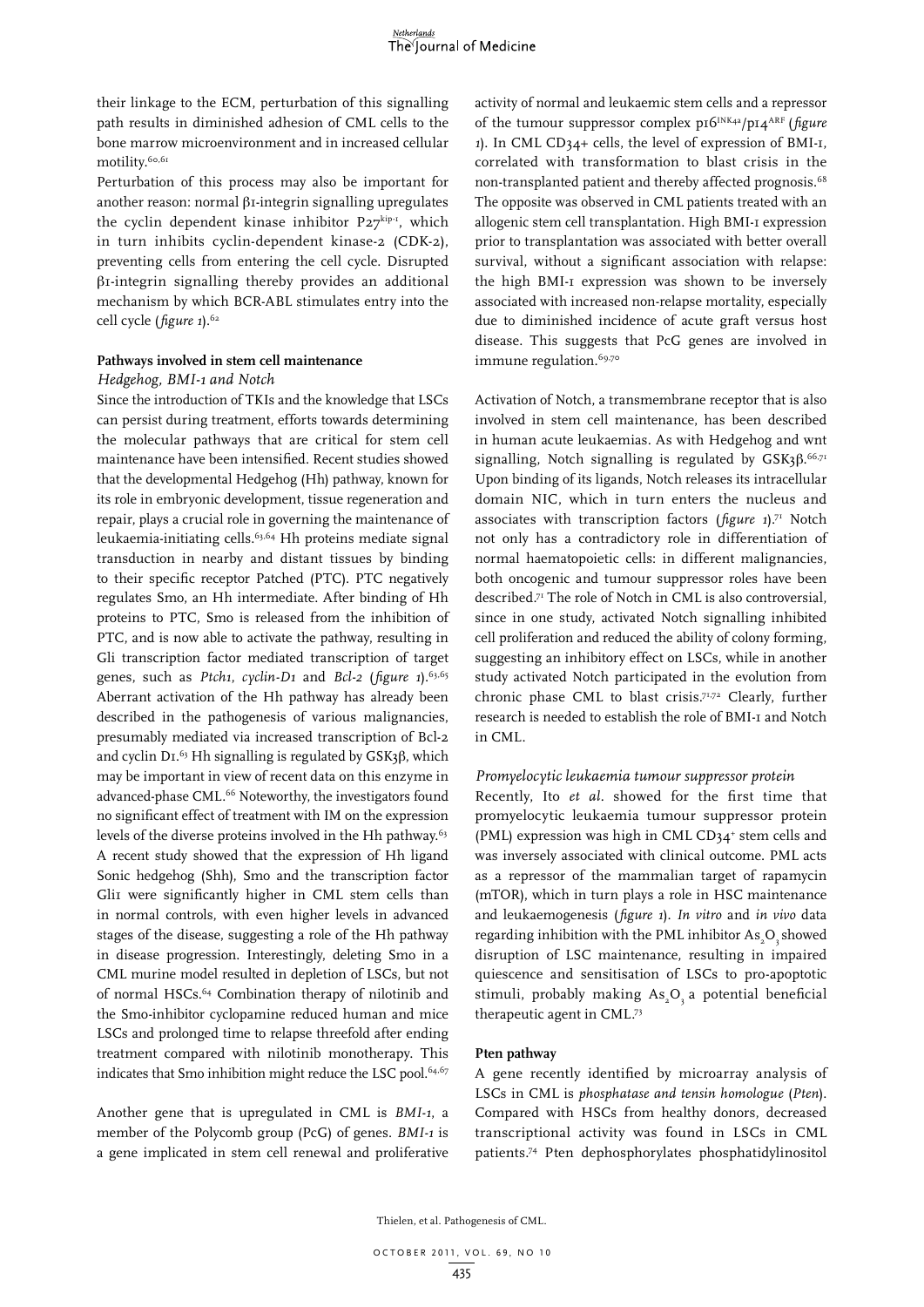3,4,5-triphosphate (PIP $_{3}$ ) which is a direct product of the conversion of phosphatidylinositol 3,4-diphosphate (PIP<sub>2</sub>) by the enzyme phosphatidylinositol-3-kinase (PI3K), and thereby is an antagonist of PI3K. PIP $\frac{1}{3}$  has a crucial role in the regulation of cell survival and cell growth through activation of the serine/threonine protein kinase, pyruvate dehydrogenase kinase (PDK1), and its major downstream signalling molecule Akt (*figure 1*).75 Akt mediates several PI3K responses involving cell survival and cell growth, cell migration, angiogenesis and cellular metabolism (*figure 1*). Next, Akt deficiency is sufficient to suppress development of several tumours. Thus, Pten inactivation decreases its phosphatase activity, favouring PI3K activity and activation of Akt, eventually promoting cancer development. Pten suppresses CML LSCs and induces cell cycle arrest of leukaemic cells. In CML mice models, BCR-ABL downregulates Pten in LSCs, mediated by p53, while deletion of Pten resulted in more rapid CML development. In turn, overexpression of Pten attenuated development of CML. One way to disrupt the downstream cascade induced by Pten downregulation is inhibiting the mammalian target of rapamycin (mTOR), a molecule downstream of Akt. Treating K562 cells with rapamycin inhibited cell survival and induced apoptosis.76 Moreover, in pancreatic cancer cell lines it was shown that Pten degradation was prevented by an inhibitor of arachidonate 5-lipoxygenase (5-LO), suggesting that 5-LO reduces the stability of Pten and that Pten is functionally related to Alox5 (see below). In addition, Pten degradation was also seen after inhibiting cyclooxygenase 2 (COX-2). COX-2 metabolises arachidonic acid (AA) into prostaglandins and leukotrienes and is believed to stimulate cell growth.75

#### **Alox5 pathway**

5-LO, which is encoded by the *Alox5* gene, induces production of leukotrienes, such as leukotriene C4 (LTC4). Next to their role in numerous physiological and pathological processes, such as oxidative stress response, inflammation and cancer, they also have a stimulating role on myelopoiesis and modulation of proliferation and apoptosis in haematopoietic cells.<sup>77,78</sup> Alox5 is upregulated by BCR-ABL (*figure 1*). It is questionable if this is a tyrosine kinase mediated mechanism, as IM does not abolish this phenomenon. Possibly, this effect provides a further explanation why LSCs are insensitive to TKIs (see above). Anyhow, Alox5 seems pivotal in CML leukaemogenesis as BCR-ABL transduced *Alox5<sup>1</sup>* mice failed to develop CML. Most importantly, Alox5 deficiency had a specific inhibitory effect on LSCs.77 This led to the use of combination treatment of CML mice with the Alox-5 inhibitor zileuton and IM. The combination proved to be better than treatment with either drug alone in prolonging survival of CML in this model. Zileuton targeted the LSC while IM inhibited more differentiated leukaemia cells. Remarkably,

loss of Alox5 also caused downregulation of  $\beta$ -catenin expression in LSCs (see above).<sup>77</sup> These data indicate that targeting the Alox5 pathway might be a rational approach for optimising CML treatment.79 Phase 1 studies with the combination of imatinib and zileuton are already planned.

#### **FoxO pathway**

Lastly, a novel player in the field is the Forkhead-O (FoxO) subfamily of transcription factors. They play an important role in haematopoiesis and regulate diverse physiological processes, such as cell-cycle arrest, stress resistance, apoptosis and self-renewal capacity of HSCs. All four FoxO members (FoxO1, FoxO3, FoxO4 and FoxO6) act downstream of the PI3K/Akt pathway.<sup>80</sup> They are phosphorylated by Akt upon growth factor stimulation or insulin, resulting in nuclear export and as a consequence FoxO is degraded in the cytoplasma (*figure 1*). In the absence of growth factors or insulin, unphosphorylated FoxO members reside in the nucleus and act as transcription factors, resulting in pro-apoptotic signalling.81 In mice, individual *FoxO1* and *FoxO4* knockout mice did not show an overt haematopoietic phenotype, but triple loss of *FoxO* members (*FoxO1, FoxO3, FoxO4*) caused defective long-term repopulation activity, correlating with increased cell cycling and apoptosis of HSC.<sup>80</sup> In CML, BCR-ABL activates the PI3K/Akt pathway and this in turn suppresses the FoxOs, thereby supporting the proliferative and antiapoptotic properties of CML cells. Using mouse models, Naka *et al.* showed that particularly FoxO3a has a role in the maintenance of CML LSCs. Cells with nuclear FoxO3a and decreased Akt phosphorylation were enriched in the stem cell compartment. In addition, transforming growth factor- $\beta$  (TGF- $\beta$ ) acts as a crucial regulator of Akt activation and controls FoxO3a localisation in CML LSCs. The combination of TGF- $\beta$  inhibition and IM efficiently depleted LSCs and attenuated CML development.<sup>82</sup> Also, degradation of FoxO3A by the proteasome plays an important role in suppression of FoxO. In line with that, treatment with bortezomib, a proteasome inhibitor, resulted in increased levels of FoxO and led to a complete molecular remission in a case of Ph+ acute lymphoblastic leukaemia.83

# **M o l e cu l a r a n d c e l l u l a r e v e n t s i n v o lv e d i n t r a n s f o r m a t i o n t o b l a s t c r i s i s**

In the eight-year follow-up of the IRIS trial, around one third of the patients discontinued IM due to primary or secondary resistance or IM intolerance. These patients are at risk for disease progression to accelerated phase or blast crisis.84 The processes responsible for this transformation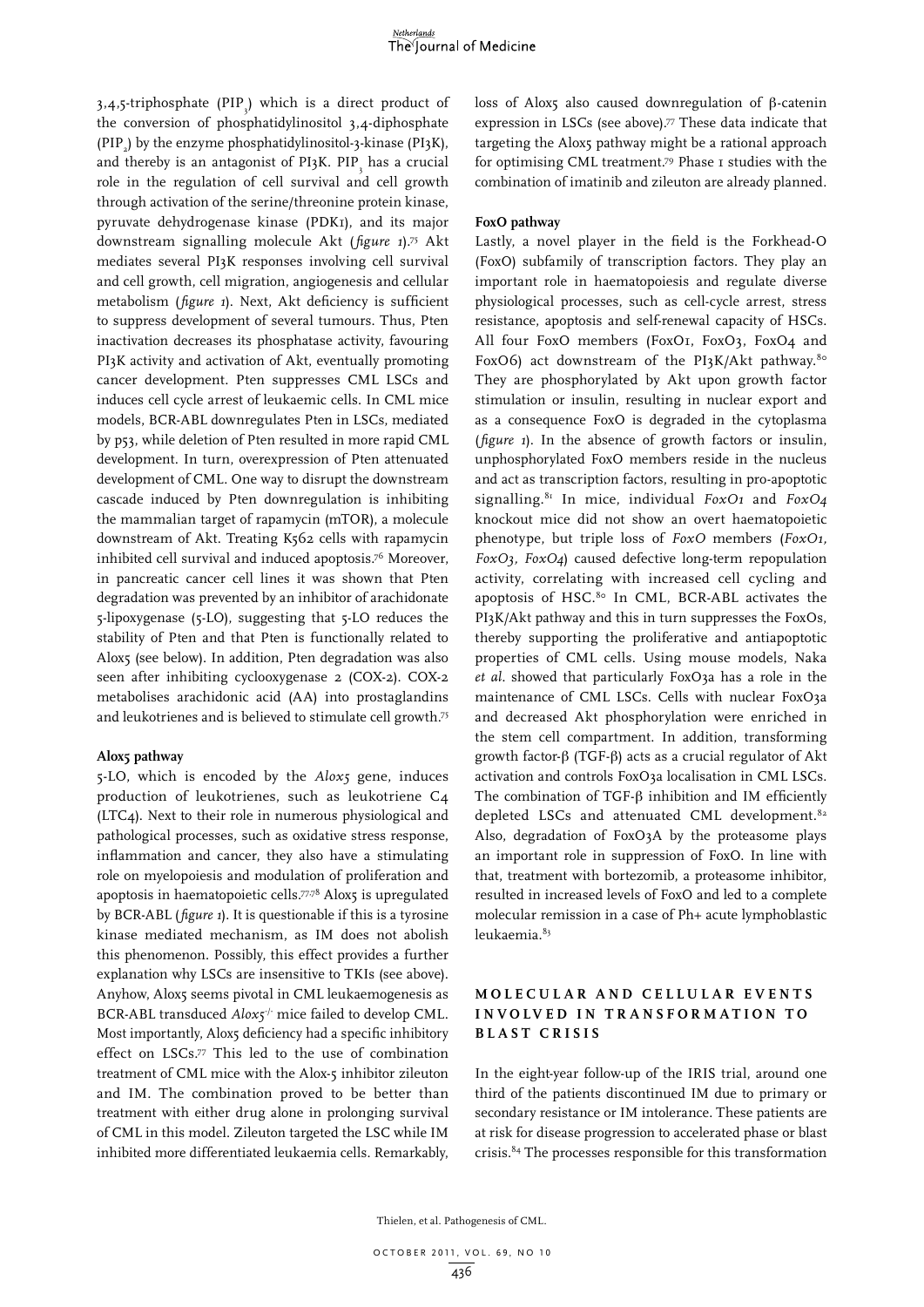

are still not fully understood although it is generally believed that unrestrained and increasing BCR-ABL activity causes genetic instability and ultimately promotes clonal evolution. BCR-ABL overexpression is considered to be the result of a multistep, time-dependent process, characterised by a multiplicity of genetic and epigenetic events.<sup>85</sup> Genetic abnormalities include the presence of additional chromosomes, gene deletions and insertions, point mutations of which doubling of the Philadelphia chromosome, loss of 17p and trisomy 8 are the most common.<sup>85</sup> It has been hypothesised that accelerated shortening of telomeres, particularly in the context of increased telomerase activity, might facilitate acquisition of these genetic aberrancies.<sup>86</sup> On the molecular level, mutations of the tumour suppressor genes *p53* and *runt-related transcription factor gene 1* (*RUNX1)* are among the most common in myeloid blast crisis, while mutations at the *cyclin-dependent kinase inhibitor 2A/2B* (*CDKN2A/B*) and *Ikaros transcription factor* (*IKZF1*) are most common in lymphoid blast crisis.<sup>85</sup>

Relevant data concerning transformation of stem cells were demonstrated by Jamieson *et al*. Progression to blast crisis is associated with expansion of the myeloid progenitor compartment, which aberrantly requires self-renewal resulting in LSC generation and blast crisis

transformation.16,18,24 This correlated with increased  $\beta$ -catenin levels and upregulation of  $\beta$ -catenin target genes expression, due to inactivating mutations in the GSK3 $\beta$  protein, as described above.<sup>18,40</sup> Furthermore, progression to blast crisis was avoided in a  $\beta$ -catenin knockout mouse model of CML.<sup>20</sup> Changes similar to those seen with  $\beta$ -catenin are seen for BCR-ABL; while increases of BCR-ABL levels due to amplification are seen in granulocyte-macrophage progenitors, they stay relatively constant in LSCs during progression. $18$ 

Epigenetic changes, such as increased methylation of several genes, have also been reported.<sup>87,88</sup> Apparently, genomic instability is also a feature of the transformation process which may be related to the BCR-ABL induced increased production of reactive oxygen species and abnormal DNA repair mechanisms. 89,90

Finally, recent data show an important role of the RNA binding protein Musashi2 (Msi2) in CML progression. The expression of Msi2 is highly upregulated during human CML progression to blast crisis and is an indicator for poor prognosis. Msi2 represses Numb expression, a protein which drives commitment and differentiation and impairs development and propagation of blast crisis. Inhibition of Msi2 expression in mice restored Numb expression and prolonged survival.91

| Pathway    | Inhibitor                            | <b>Activator</b>                         | <b>Substrate</b>    | Possible combinations               | LSC/HSC<br>specificity | Reference |
|------------|--------------------------------------|------------------------------------------|---------------------|-------------------------------------|------------------------|-----------|
| JAK-STAT   | Diverse Jak2 inhibitors              |                                          | Jak2                |                                     |                        | 3I        |
|            | DTT388IL3                            |                                          | $IL-3$              | DTT388IL3 and imatinib or dasatinib |                        | 34        |
|            | Bortezomib                           |                                          | $STAT5/Bcl-2$       | Bortezomib and imatinib             |                        | III       |
| Hedgehog   | Cyclopamine                          |                                          | Smo                 | Cyclopamine and nilotinib           | LSC > HSC              | 62        |
| PP2A       |                                      | FTY720                                   | PP <sub>2</sub> A   |                                     | <b>LSC</b>             | 85        |
|            |                                      | Bortezomib/<br>proteasome<br>Inhibitor I | PP2A                | Proteasome inhibitor and imatinib   |                        | $\;$ III  |
|            | Bortezomib/proteasome<br>Inhibitor I |                                          | CIP <sub>2</sub> A  | Proteasome inhibitor and imatinib   |                        | III       |
| <b>PML</b> | Arsenic trioxide                     |                                          | PML                 | Arsenic trioxide and cytarabine     |                        | 60        |
|            | Rapamycin                            |                                          | mTOR                |                                     |                        | 60        |
| Alox- $5$  | Zileuton                             |                                          | $5 - LO$            | Zileuton and IM                     | <b>LSC</b>             | 64,65     |
|            | ETYA (AA analogue)                   |                                          | $5 - LO$            |                                     |                        | IIO,7     |
|            | A63162                               |                                          | $5 - LO$            |                                     |                        | 65        |
|            | SC4I66IA                             |                                          | $5 - LO$            |                                     |                        | 65        |
|            | Arachidonic acid                     |                                          | $5 - LO$            |                                     |                        | IIO       |
|            | <b>MKK886</b>                        |                                          | $5 - LO$            |                                     |                        |           |
| PI3K/Akt   | Rapamycin                            |                                          | mTOR                |                                     | <b>LSC</b>             | 67        |
|            | COX <sub>2</sub>                     |                                          | Arachidonic<br>acid |                                     |                        | 68        |
| FoxO       | Bortezomib                           |                                          | Proteasome          |                                     |                        | 90        |
|            | Ly364947                             |                                          | $TGF-\beta$         | TGF-ß-inhibitor and imatinib        |                        | 70        |

**Table 1.** *Selection of inhibitors or activators of proteins involved in BCR-ABL induced signalling pathways. The list is*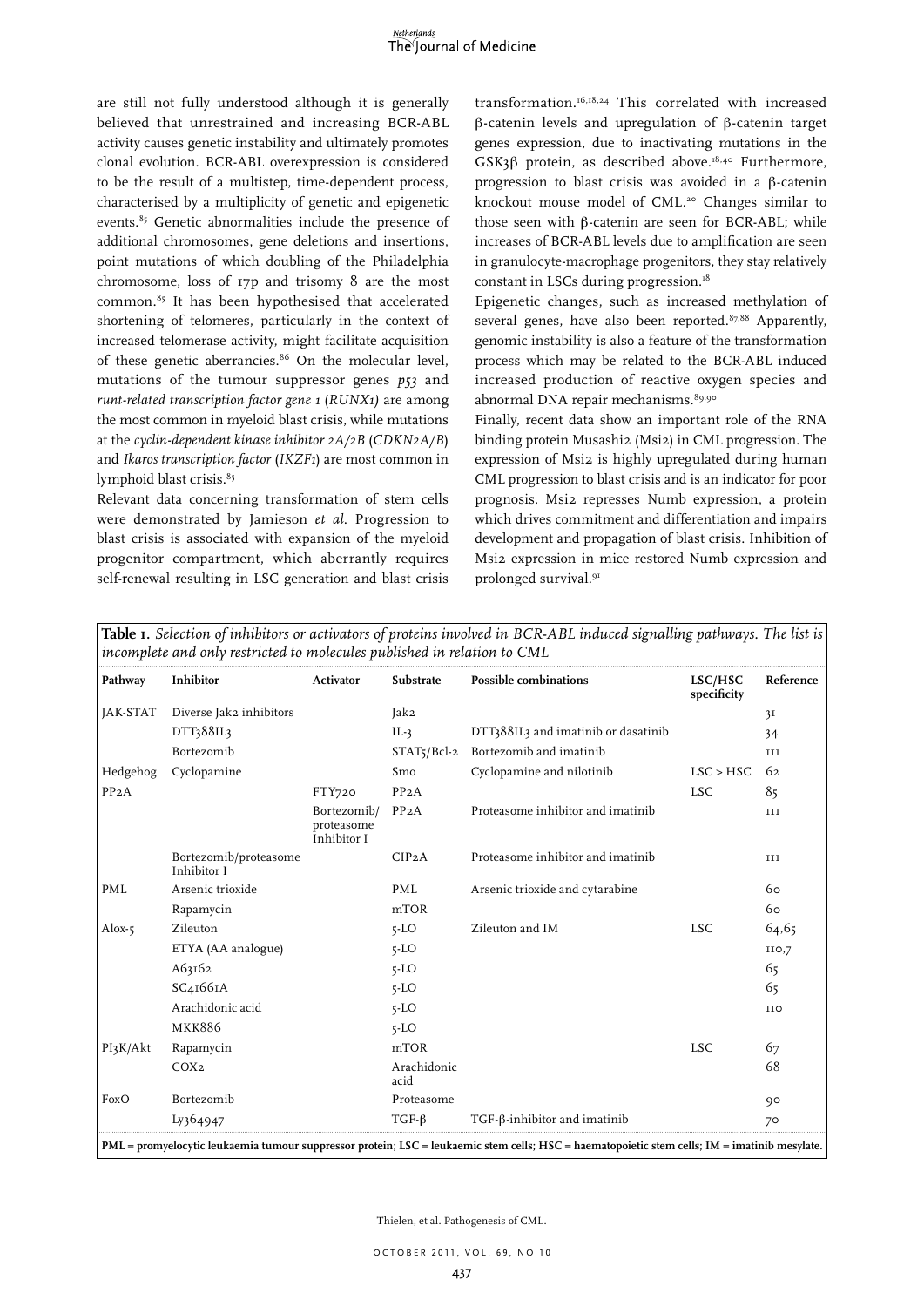### **C o n c l u d i n g r e m a r k s**

# After the introduction of IM, CML has turned from an often fatal disease into a generally easily treatable chronic condition for most patients. Despite this great success, there are still problems that need to be addressed: around 45% of patients discontinue IM due to toxicity or unresponsiveness and approximately 8% of patients suffer from disease progression to the accelerated phase/blast crisis.<sup>84</sup> The second-generation TKIs nilotinib and dasatinib are able to resolve side effects and to overcome resistance seen with some BCR-ABL mutations, but, like IM, are unable to eradicate the stem cell pool either.<sup>92</sup>

CML LSCs are thought to be responsible for this TKI resistance and disease progression. They remain untouched by IM and other chemotherapy due to several mechanisms, described above. This allows LSCs to propagate and renders CML currently incurable.<sup>16,24</sup> Searching for strategies to kill these LSCs and thereby achieving a cure of CML is the main focus of the current CML research.

A straightforward strategy for targeting LSC is through inhibition or activation of key molecules which lead to inhibition or restoration of signalling pathways, which play a role in regulation of both normal HSCs and LSCs. Examples of key molecules against which promising inhibitors or activators have already been developed are Jak2, PP2A, Hedgehog/Smo, 5-LO, PML, mTOR and FoxO (*table 1*). Combining several of these agents, possibly in combination with TKIs, may prove to be synergistic against CML stem cells as already suggested by *in vitro* and *in vivo* data.<sup>81</sup> However, a potential problem of these strategies is that normal HSCs and LSCs share many common properties which means that signalling pathways determining the cell fate of LSCs also govern maintenance of normal HSCs. Thereby, normal HSCs may simultaneously be affected, leading to severe side effects.79 Accordingly, the next goal is to target genes that play crucial roles in functional regulation of LSCs but not normal HSCs. In *table 1*, LSC/HSC specificity is also given. In conclusion, the complex pathogenesis of CML is slowly but steadily being unravelled. Although the introduction of TKIs has dramatically improved the prognosis of CML patients, many problems remain to be solved. Cure can still not be attained because TKIs are unable to eradicate the LSC compartment. Efforts towards determining the molecular pathways critical for the maintenance of these cells, as well as to develop better and faster techniques to differentiate the LSC from the normal HSC, have intensified the last decade. Using this knowledge will aid in development of new strategies to recognise and kill LSCs, hopefully progressing towards cure of CML.

#### **REFEREN C ES**

- 1. Nowell PC, Hungerford DA. Chromosome studies on normal and leukemic human leukocytes. J Natl Cancer Inst. 1960;25:85-109.
- 2. Rowley JD. Identification of a translocation with quinacrine fluorescence in a patient with acute leukemia. Ann Genet. 1973;16:109-12.
- 3. Kavalerchik E, Goff D, Jamieson CH. Chronic myeloid leukemia stem cells. J Clin Oncol. 2008;26:2911-15.
- 4. Quintas-Cardama A, Cortes J. Molecular biology of bcr-abl1-positive chronic myeloid leukemia. Blood. 2009;113:1619-30.
- 5. Valent P. Emerging stem cell concepts for imatinib-resistant chronic myeloid leukaemia: implications for the biology, management, and therapy of the disease. Br J Haematol. 2008;142:361-78.
- 6. Drummond MW, Holyoake TL. Tyrosine kinase inhibitors in the treatment of chronic myeloid leukaemia: so far so good? Blood Rev. 2001;15:85-95.
- 7. Fialkow PJ, Jacobson RJ, Papayannopoulou T. Chronic myelocytic leukemia: clonal origin in a stem cell common to the granulocyte, erythrocyte, platelet and monocyte/macrophage. Am J Med. 1977;63:125-30.
- 8. Giralt S, Kantarjian H, Talpaz M. Treatment of chronic myelogenous leukemia. Semin Oncol. 1995;22:396-404.
- 9. Samanta AK, Chakraborty SN, Wang Y, et al. Destabilization of Bcr-Abl/ Jak2 Network by a Jak2/Abl Kinase Inhibitor ON044580 Overcomes Drug Resistance in Blast Crisis Chronic Myelogenous Leukemia (CML). Genes Cancer. 2010;1:346-59.
- 10. Daley GQ, Van Etten RA, Baltimore D. Induction of chronic myelogenous leukemia in mice by the P210bcr/abl gene of the Philadelphia chromosome. Science. 1990;247:824-30.
- 11. Chalandon Y, Jiang X, Christ O, et al. BCR-ABL-transduced human cord blood cells produce abnormal populations in immunodeficient mice. Leukemia. 2005;19:442-8.
- 12. Haferlach T, Winkemann M, Nickenig C, et al. Which compartments are involved in Philadelphia-chromosome positive chronic myeloid leukaemia? An answer at the single cell level by combining May-Grunwald-Giemsa staining and fluorescence in situ hybridization techniques. Br J Haematol. 1997;97:99-106.
- 13. Takahashi N, Miura I, Saitoh K, Miura AB. Lineage involvement of stem cells bearing the Philadelphia chromosome in chronic myeloid leukemia in the chronic phase as shown by a combination of fluorescenceactivated cell sorting and fluorescence in situ hybridization. Blood. 1998;92:4758-63.
- 14. Bose S, Deininger M, Gora-Tybor J, Goldman JM, Melo JV. The presence of typical and atypical BCR-ABL fusion genes in leukocytes of normal individuals: biologic significance and implications for the assessment of minimal residual disease. Blood. 1998;92:3362-67.
- 15. Lukasova E, Kozubek S, Kozubek M, et al. Localisation and distance between ABL and BCR genes in interphase nuclei of bone marrow cells of control donors and patients with chronic myeloid leukaemia. Hum Genet. 1997;100:525-35.
- 16. Misaghian N, Ligresti G, Steelman LS, et al. Targeting the leukemic stem cell: the Holy Grail of leukemia therapy. Leukemia. 2009;23:25-42.
- 17. Dameshek W. Some speculations on the myeloproliferative syndromes. Blood. 1951;6:372-5.
- 18. Jamieson CH, Ailles LE, Dylla SJ, et al. Granulocyte-macrophage progenitors as candidate leukemic stem cells in blast-crisis CML. N Engl J Med. 2004;351:657-67.
- 19. Daley GQ. Animal models of BCR/ABL-induced leukemias. Leuk Lymphoma. 1993;11 Suppl 1:57-60.
- 20. Jiang X, Zhao Y, Smith C, et al. Chronic myeloid leukemia stem cells possess multiple unique features of resistance to BCR-ABL targeted therapies. Leukemia. 2007;21:926-35.
- 21. White DL, Saunders VA, Dang P, et al. OCT-1-mediated influx is a key determinant of the intracellular uptake of imatinib but not nilotinib (AMN107): reduced OCT-1 activity is the cause of low in vitro sensitivity to imatinib. Blood. 2006;108:697-704.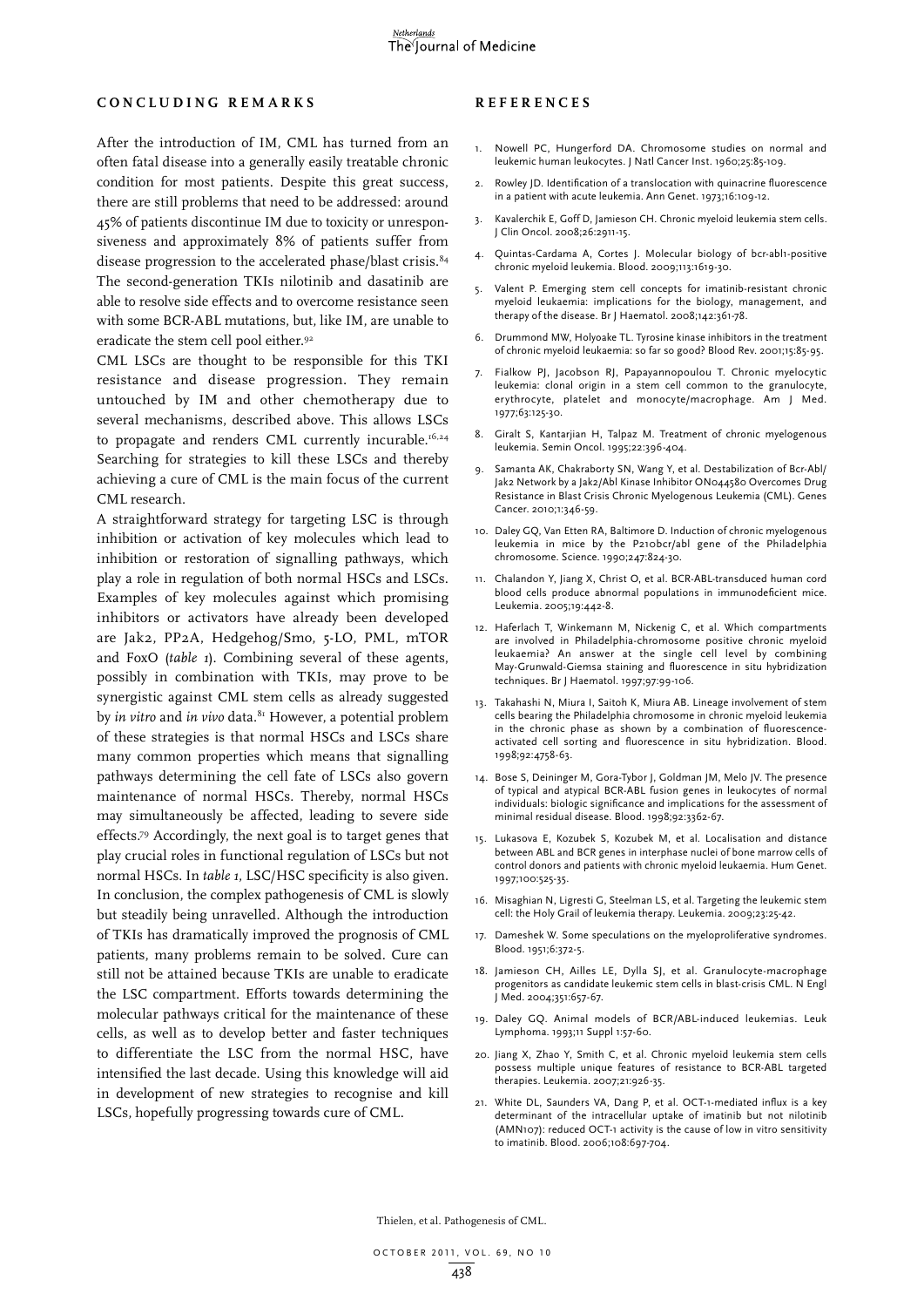#### Netherlands The Journal of Medicine

- 22. Jiang X, Saw KM, Eaves A, Eaves C. Instability of BCR-ABL gene in primary and cultured chronic myeloid leukemia stem cells. J Natl Cancer Inst. 2007;99:680-93.
- 23. Corbin AS, Agarwal A, Loriaux M, et al. Human chronic myeloid leukemia stem cells are insensitive to imatinib despite inhibition of BCR-ABL activity. J Clin Invest. 2011;121:396-409.
- 24. Jamieson CH. Chronic myeloid leukemia stem cells. Hematology Am Soc Hematol Educ Program. 2008;436-42.
- 25. Mahon FX, Rea D, Guilhot J, et al. Discontinuation of imatinib in patients with chronic myeloid leukaemia who have maintained complete molecular remission for at least 2 years: the prospective, multicentre Stop Imatinib (STIM) trial. Lancet Oncol. 2010;11:1029-35.
- 26. Sutherland HJ, Lansdorp PM, Henkelman DH, Eaves AC, Eaves CJ. Functional characterization of individual human hematopoietic stem cells cultured at limiting dilution on supportive marrow stromal layers. Proc Natl Acad Sci USA. 1990;87:3584-8.
- 27. Eaves cJ, Cashman JD, Zoumbos NC, Barnett MJ, Eaves AC. Biological strategies for the selective manipulation of normal and leukemic stem cells. Stem Cells. 1993:11(Suppl 3):109-21.
- 28. Coulombel L, Kalousek DK, Eaves CJ, Gupta CM, Eaves AC. Long-term marrow culture reveals chromosomally normal hematopoietic progenitor cells in patients with Philadelphia chromosome-positive chronic myelogenous leukemia. N Engl J Med. 1983;308:1493-8.
- 29. Ponchio L, Conneally E, Eaves C. Quantitation of the quiescent fraction of long-term culture-initiating cells in normal human blood and marrow and the kinetics of their growth factor-stimulated entry into S-phase in vitro. Blood. 1995;86:3314-21.
- 30. Holyoake T, Jiang X, Eaves C, Eaves A. Isolation of a highly quiescent subpopulation of primitive leukemic cells in chronic myeloid leukemia. Blood. 1999;94:2056-64.
- 31. Holyoake TL, Jiang X, Jorgensen HG, et al. Primitive quiescent leukemic cells from patients with chronic myeloid leukemia spontaneously initiate factor-independent growth in vitro in association with up-regulation of expression of interleukin-3. Blood. 2001;97:720-8.
- 32. Eisterer W, Jiang X, Christ O, et al. Different subsets of primary chronic myeloid leukemia stem cells engraft immunodeficient mice and produce a model of the human disease. Leukemia. 2005;19:435-41.
- 33. Janssen JJ, Schuurhuis GJ, Terwijn M, Ossenkoppele GJ. Towards cure of CML: why we need to know more about CML stem cells? Curr Stem Cell Res Ther. 2009;4:224-36.
- 34. Danial NN, Rothman P. JAK-STAT signaling activated by Abl oncogenes. Oncogene. 2000;19:2523-31.
- 35. Xie S, Wang Y, Liu J, et al. Involvement of Jak2 tyrosine phosphorylation in Bcr-Abl transformation. Oncogene. 2001;20:6188-95.
- 36. Huang M, Dorsey JF, Epling-Burnette PK, et al. Inhibition of Bcr-Abl kinase activity by PD180970 blocks constitutive activation of Stat5 and growth of CML cells. Oncogene. 2002;21:8804-16.
- 37. Jatiani SS, Cosenza SC, Reddy MV, et al. A Non-ATP-Competitive Dual Inhibitor of JAK2 and BCR-ABL Kinases: Elucidation of a Novel Therapeutic Spectrum Based on Substrate Competitive Inhibition. Genes Cancer. 2010;1:331-45.
- 38. Samanta A, Perazzona B, Chakraborty S, et al. Janus kinase 2 regulates Bcr-Abl signaling in chronic myeloid leukemia. Leukemia. 2011;25:463-72.
- 39. Coluccia AM, Vacca A, Dunach M, et al. Bcr-Abl stabilizes beta-catenin in chronic myeloid leukemia through its tyrosine phosphorylation. EMBO J. 2007;26:1456-66.
- 40. Abrahamsson AE, Geron I, Gotlib J, et al. Glycogen synthase kinase 3beta missplicing contributes to leukemia stem cell generation. Proc Natl Acad Sci USA. 2009;106:3925-9.
- 41. Schmidt M, Hochhaus A, Nitsche A, Hehlmann R, Neubauer A. Expression of nuclear transcription factor interferon consensus sequence binding protein in chronic myeloid leukemia correlates with pretreatment risk features and cytogenetic response to interferon-alpha. Blood. 2001;97:3648-50.
- 42. Huang W, Zhou W, Saberwal G, et al. Interferon consensus sequence binding protein (ICSBP) decreases beta-catenin activity in myeloid cells by repressing GAS2 transcription. Mol Cell Biol. 2010;30:4575-94.
- 43. Benetti R, Del SG, Monte M, et al. The death substrate Gas2 binds m-calpain and increases susceptibility to p53-dependent apoptosis. EMBO J. 2001;20:2702-14.
- 44. Neviani P, Santhanam R, Trotta R, et al. The tumor suppressor PP2A is functionally inactivated in blast crisis CML through the inhibitory activity of the BCR/ABL-regulated SET protein. Cancer Cell. 2005;8:355-68.
- 45. Neviani P, Santhanam R, Oaks JJ, et al. FTY720, a new alternative for treating blast crisis chronic myelogenous leukemia and Philadelphia chromosome-positive acute lymphocytic leukemia. J Clin Invest. 2007;117:2408-21.
- 46. Junttila MR, Puustinen P, Niemela M, et al. CIP2A inhibits PP2A in human malignancies. Cell. 2007;130:51-62.
- 47. Lucas CM, Harris RJ, Giannoudis A, et al. Cancerous inhibitor of PP2A (CIP2A) at diagnosis of chronic myeloid leukemia is a critical determinant of disease progression. Blood. 2011;117:6660-8.
- 48. Nakamura S, Yokota D, Tan L, et al. Down-regulation of Thanatosassociated protein 11 by BCR-ABL promotes CML cell proliferation through c-Myc expression. Int J Cancer. 2011 [Epub ahead of print]
- 49. Nilsson JA, Cleveland JL. Myc pathways provoking cell suicide and cancer. Oncogene. 2003;22:9007-21.
- 50. Kabarowski JH, Allen PB, Wiedemann LM. A temperature sensitive p210 BCR-ABL mutant defines the primary consequences of BCR-ABL tyrosine kinase expression in growth factor dependent cells. EMBO J. 1994;13:5887-95.
- 51. Samanta AK, Lin H, Sun T, Kantarjian H, Arlinghaus RB. Janus kinase 2: a critical target in chronic myelogenous leukemia. Cancer Res. 2006;66:6468-72.
- 52. Gesbert F, Griffin JD. Bcr/Abl activates transcription of the Bcl-X gene through STAT5. Blood. 2000;96:2269-76.
- 53. Kuribara R, Honda H, Matsui H, et al. Roles of Bim in apoptosis of normal and Bcr-Abl-expressing hematopoietic progenitors. Mol Cell Biol. 2004;24:6172-83.
- 54. Chang F, Lee JT, Navolanic PM, et al. Involvement of PI3K/Akt pathway in cell cycle progression, apoptosis, and neoplastic transformation: a target for cancer chemotherapy. Leukemia. 2003;17:590-603.
- 55. Horita M, Andreu EJ, Benito A, et al. Blockade of the Bcr-Abl kinase activity induces apoptosis of chronic myelogenous leukemia cells by suppressing signal transducer and activator of transcription 5-dependent expression of Bcl-xL. J Exp Med. 2000;191:977-84..
- 56. Aichberger KJ, Mayerhofer M, Krauth MT, et al. Low-level expression of proapoptotic Bcl-2-interacting mediator in leukemic cells in patients with chronic myeloid leukemia: role of BCR/ABL, characterization of underlying signaling pathways, and reexpression by novel pharmacologic compounds. Cancer Res. 2005;65:9436-44.
- 57. Kuzelova K, Pluskalova M, Grebenova D, et al. Changes in cell adhesivity and cytoskeleton-related proteins during imatinib-induced apoptosis of leukemic JURL-MK1 cells. J Cell Biochem. 2010;111:1413-25.
- 58. Jongen-Lavrencic M, Salesse S, Delwel R, Verfaillie CM. BCR/ ABL-mediated downregulation of genes implicated in cell adhesion and motility leads to impaired migration toward CCR7 ligands CCL19 and CCL21 in primary BCR/ABL-positive cells. Leukemia. 2005;19:373-80.
- 59. Salgia R, Sattler M, Pisick E, Li JL, Griffin JD. p210BCR/ABL induces formation of complexes containing focal adhesion proteins and the protooncogene product p120c-Cbl. Exp Hematol. 1996;24:310-3.
- 60. Walker JL, Fournier AK, Assoian RK. Regulation of growth factor signaling and cell cycle progression by cell adhesion and adhesion-dependent changes in cellular tension. Cytokine Growth Factor Rev. 2005;16:395-405.
- 61. Bhatia R, Munthe HA, Verfaillie CM. Role of abnormal integrincytoskeletal interactions in impaired beta1 integrin function in chronic myelogenous leukemia hematopoietic progenitors. Exp Hematol. 1999;27:1384-96.
- 62. Jiang Y, Prosper F, Verfaillie CM. Opposing effects of engagement of integrins and stimulation of cytokine receptors on cell cycle progression of normal human hematopoietic progenitors. Blood. 2000;95:846-54.
- 63. Long B, Zhu H, Zhu C, Liu T, Meng W. Activation of the Hedgehog pathway in chronic myelogeneous leukemia patients. J Exp Clin Cancer Res. 2011;30:8.